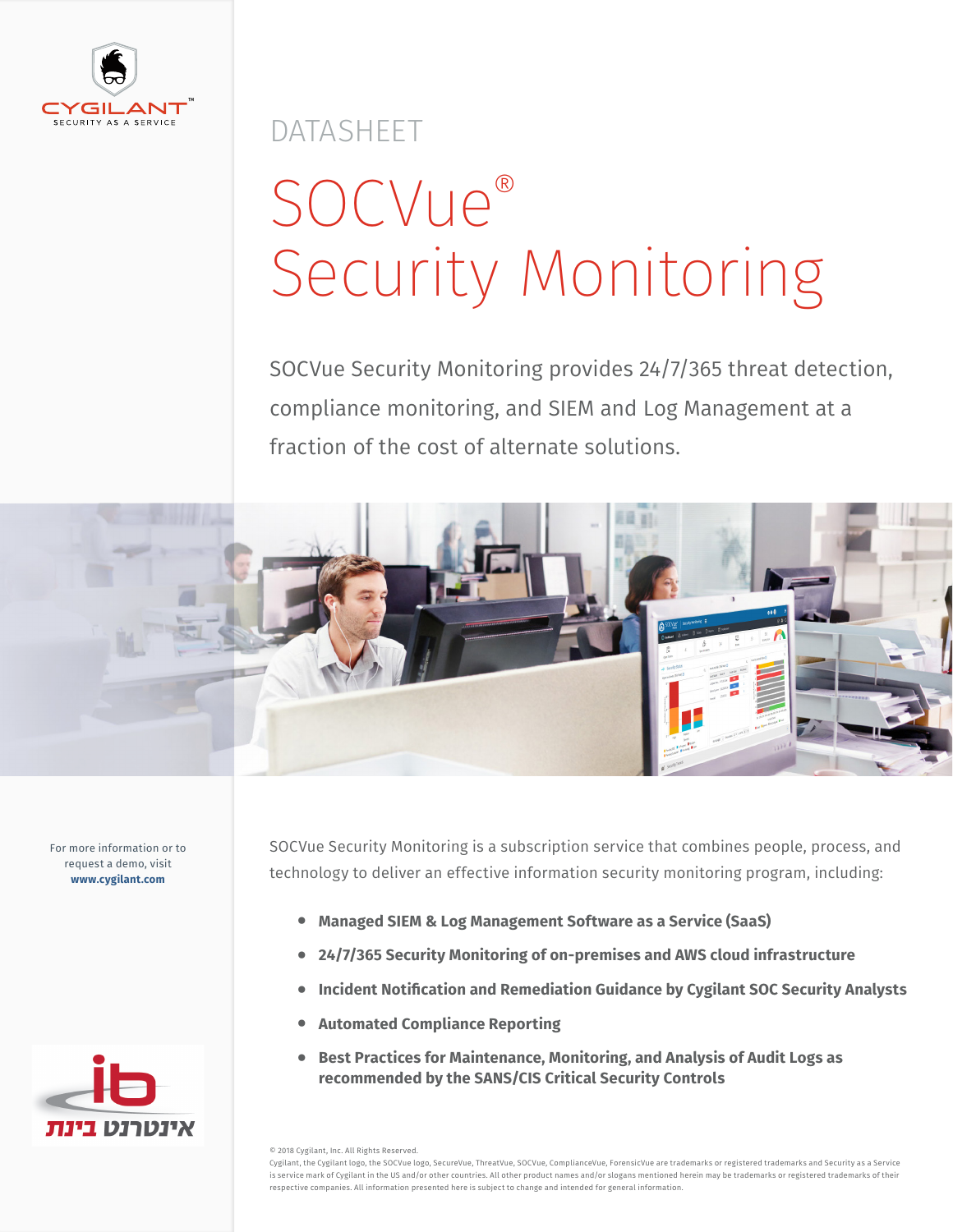

For more information or to request a demo, visit **www.binat.net.il**

#### **Key Benefits:**



Your security posture is being monitored around the clock by Cygilant's expertly trained SOC Security Analysts

**EXTEND YOUR IT TEAM**

Supplement your team with Cygilant's Security Operations Center staff



#### **ACHIEVE COMPLIANCE**

Meet compliance requirements through Cygilant's managed SIEM and Log Management

**DEPLOY EASILY** 

Take advantage of flexible on-premise and cloud-based deployment options

### **SOCVue Portal**

The SOCVue Portal is the central command center for your information security program. As part of the SOCVue Security Monitoring, the Cygilant SOC team will filter thousands of events down to a single snapshot of your current security and compliance posture, so you can quickly determine what needs your attention.

| <b>Q</b> Security Monitoring<br><b>Dashboard</b> |                       |            |                                           |               |                    |                                               |                   |                             |             |
|--------------------------------------------------|-----------------------|------------|-------------------------------------------|---------------|--------------------|-----------------------------------------------|-------------------|-----------------------------|-------------|
| 鳥<br><b>Open Tickets</b>                         | ′!≒<br>Open Incidents |            | 15                                        |               | <b>Nodes</b>       |                                               | 33                | 61<br><b>Security Score</b> |             |
| <b>Security Status</b><br>ᅭ                      |                       |            |                                           |               |                    |                                               |                   |                             |             |
| Open Incidents (All Time) ?                      |                       | $^{\circ}$ | Assets At Risk (All Time) ?<br>$^{\odot}$ |               |                    | Top Source and Destination IPs (All Time) (?) |                   |                             |             |
| R.                                               |                       |            | <b>Asset Name</b>                         | Asset IP      | <b>Asset Value</b> | #Incidents                                    | <b>IP Address</b> | # Occurrences               | IP Type     |
|                                                  |                       |            | Demo System                               | 192.168.0.14  | Low                | $\overline{2}$                                | 10.0.0.1          | $\overline{2}$              | Destination |
| $6 -$                                            |                       |            | Juniper Netscreen 172.16.0.44             |               | High               | 1                                             | 10.0.0.1          | $\overline{2}$              | Source      |
| Number of Incidents                              |                       |            | Windows Desktop 192.168.1.10              |               | Low                | $\mathbf{1}$                                  | 23.1.1.93         | $\mathbf{1}$                | Destination |
|                                                  |                       |            | Firewall                                  | 172.16.0.1    | High               | $\mathbf{1}$                                  | 192,168,1,61      | $1\,$                       | Source      |
|                                                  |                       |            | local4                                    | 10.1.1.25     | Medium             | $\mathbf{1}$                                  | 10.1.1.3          | $\mathbf{1}$                | Destination |
| $\overline{2}$                                   |                       |            | Linux Server                              | 192.168.1.100 | Medium             | $\mathbf{1}$                                  | 2.184.4.82        | 1                           | Source      |
|                                                  |                       |            | $DC_02$                                   | 10.1.1.3      | Medium             | $\mathbf{1}$                                  | 1.1.1.3           | $\mathbf{1}$                | Source      |
| $0 -$                                            |                       |            | Sonicwall                                 | 23.1.1.90     | Medium             | $\mathbf{1}$                                  | 2.181.122.110     | $1\,$                       | Destination |
| High                                             | Medium<br>Severity    | Low        |                                           |               |                    |                                               |                   |                             |             |

Access your security monitoring data anytime, anywhere, with the SOCVue Portal.

SOCVue Security Monitoring Delivers:

- **• Deployment and management of SIEM and Log Management solution**
- **• 24/7/365 monitoring and incident notification by Cygilant's SOC team**
- **• Daily security and compliance reports & monthly security summary and consultation**
- **• Cloud-based deployment option**
- **• Integrated threat feeds to quickly detect and respond to activity from known malicious IP addresses**
- **• Audit log management as recommended by the SANS/CIS Critical Security Controls**